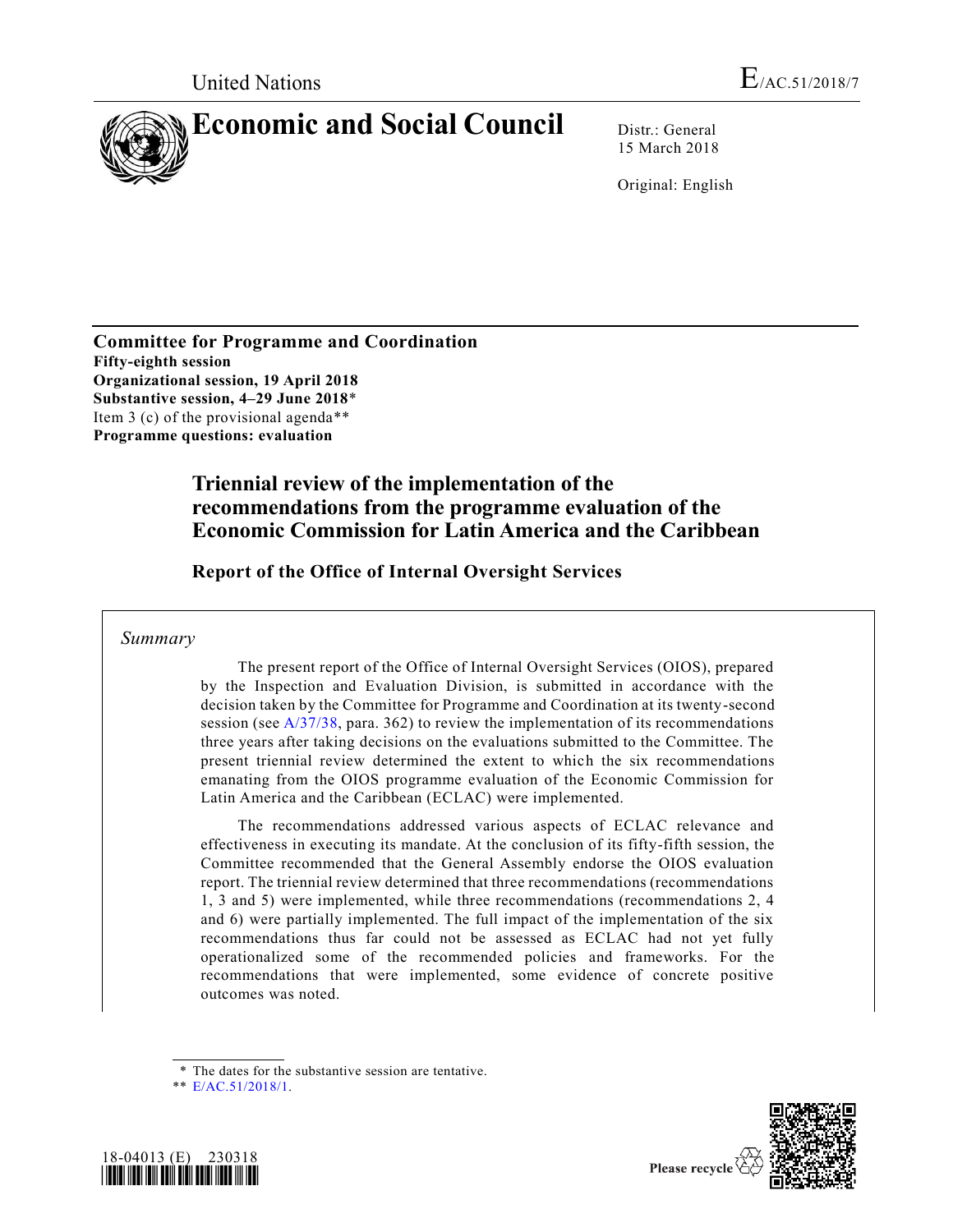Recommendation 1 addressed the need for ECLAC to review its strategies and structure to more effectively identify synergies in its programme structure and design its strategies to better respond to the thematic priorities, given the reality of resource constraints. ECLAC indicated that assessing its strategies and structure to achieve this aim was an ongoing management process rather than a one-time exercise based on a specific document. To implement the recommendation, an ECLAC interdivisional working group met to ensure the alignment of ECLAC activities with the Sustainable Development Goals and the 2030 Agenda for Sustainable Development. An important realignment and restructuring was proposed in the strategic framework for ECLAC for 2018–2019: the integration of subprogramme 4, Financing for development, with subprogramme 3, Macroeconomic policies and growth. The impact of this merger will be evident following its implementation in 2018.

Recommendation 2 addressed the need for ECLAC to develop a country-bycountry strategy as ECLAC did not maintain regular communications and effective liaison relationships with officials in all relevant technical ministries throughout the region, resulting in low awareness of and access to ECLAC outputs among stakeholders. ECLAC developed a draft knowledge management strategy to increase the effectiveness of ECLAC knowledge dissemination, overhauled its website and launched a digital repository. The strategy has yet to be approved. In addition, the Forum of the Countries of Latin America and the Caribbean on Sustainable Development was used as a new platform for ECLAC to engage with member State representatives to identify countries' specific demands and needs for the implementation of the 2030 Agenda and the Sustainable Development Goals. This resulted in positive developments and helped the Commission to reshape its programme of work to respond to country needs. However, ECLAC did not institute annual consultations with individual member States.

Recommendation 3 addressed the need for ECLAC to formalize mechanisms to incorporate the priorities of the Caribbean member States, as reflected in the decisions of the Caribbean Development and Cooperation Committee (CDCC), into divisional work programmes. At the thirty-sixth session of the Commission in 2016, appreciation was expressed for the support provided by the ECLAC secretariat to the members of CDCC. In 2017, ECLAC further implemented the recommendation by issuing an internal memorandum as a guidance note, advising Directors of selected subprogrammes to take specific CDCC decisions and resolutions into account in their current and future work programmes. An important follow-up to this was the establishment of the Caribbean debt for climate adaptation swap initiative in 20 17. As formal guidance was issued only in 2017, it was not possible in the review to assess its impact on the integration of support for Caribbean priorities, including in the work of ECLAC headquarters divisions.

Recommendation 4 addressed the need for ECLAC to develop an outreach strategy to improve the dissemination and promotion of ECLAC publications as ECLAC had not fully ensured that the relevant knowledge products were reaching national policymakers and other audiences. To monitor access to publications and other information outputs, the ECLAC Publications and Web Services Division tracked visits to the ECLAC website using appropriate analytical tools. This allowed ECLAC to monitor the number of users and page visits, which decreased between 2015 and 2016, as well as pages viewed per session and duration of visit, which improved over the same period. The draft knowledge management strategy outlined initiatives to produce, manage and ensure the effective distribution of knowledge products and raise public awareness of those products, and identified the main risks and challenges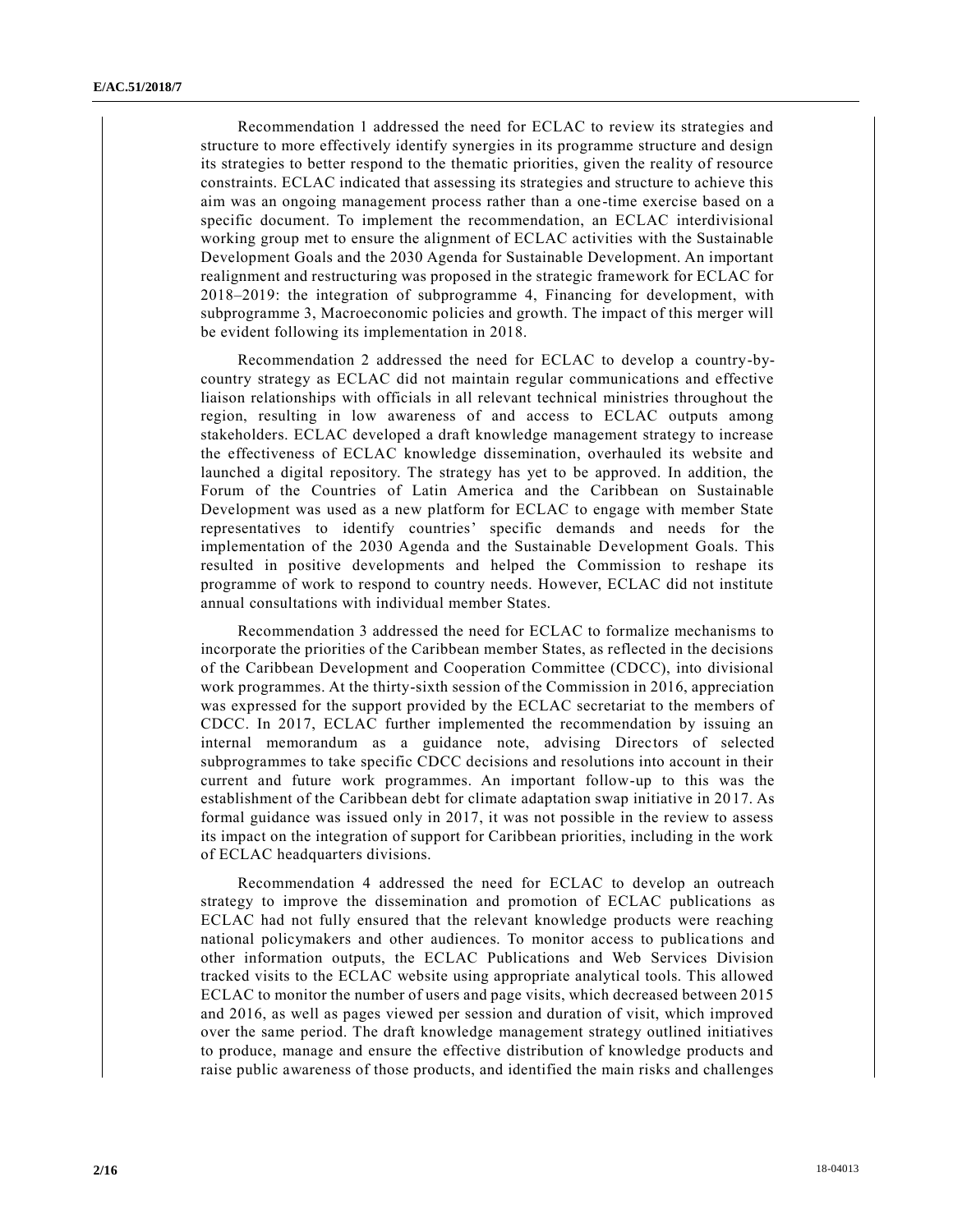involved, among other things. The draft strategy however, was yet to be approved and implemented and did not include a budget or a timeline for implementation.

Recommendation 5 addressed the need to strengthen performance monitoring and results assessment. ECLAC implemented the recommendation by capitalizing on United Nations institutionalized programme monitoring mechanisms such as the Integrated Monitoring and Documentation Information System (IMDIS). ECLAC strengthened the process by supplementing IMDIS advisory notes with monitoring and reporting guidelines specific to the Commission (under revision) and "hands-on" guidance notes issued by the Programme Planning and Operations Division to the substantive divisions. In addition, ECLAC created tools for surveying work related to technical assistance and publications. An OIOS audit, conducted by the Internal Audit Division, of selected subprogrammes and their related technical cooperation projects at ECLAC concluded that ECLAC had instituted effective mechanisms to manage subprogrammes. Staff interviewed were, in general, satisfied with the quality of monitoring and reporting, including the reporting in IMDIS.

Recommendation 6 addressed the need to strengthen the ECLAC evaluation function by, inter alia, establishing a separate evaluation unit. The reinforced ECLAC evaluation team continued to be located in the Programme Planning and Evaluation Unit supervised by the Deputy Executive Secretary for Management and Programme Analysis. Requests for additional budget funding to set up an independent unit were denied by the Office of Programme Planning, Budget and Accounts. To enhance the independence of the evaluation function, ECLAC introduced firewalls, such as separate representation of the evaluation team at meetings. In addition, ECLAC revised its evaluation policy and strategy and published evaluation guidelines in 2017. Follow-up to the implementation of evaluation recommendations was institutionalized and lessons learned and recommendations covering the period 2011–2014 were made available to all ECLAC staff in early 2016. The number of evaluations conducted increased, however, no subprogramme evaluations were conducted during the period 2015–2017.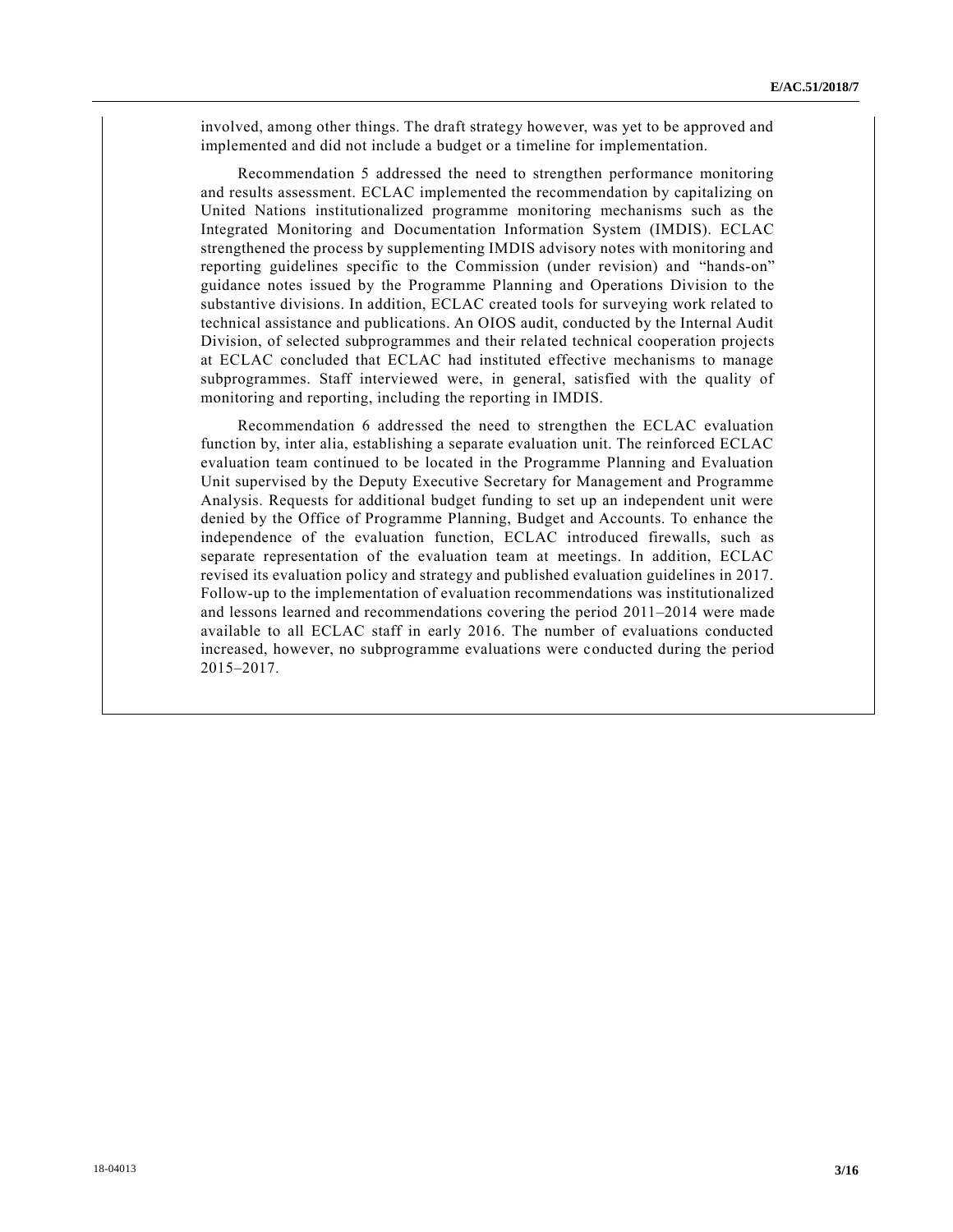# **I. Introduction**

1. At its fifty-fifth session in 2015, the Committee for Programme and Coordination considered the report of Office of Internal Oversight Services (OIOS), prepared by the Inspection and Evaluation Division, on the programme evaluation of the Economic Commission for Latin America and the Caribbean (ECLAC) [\(E/AC.51/2015/6\)](https://undocs.org/E/AC.51/2015/6).

2. The Committee expressed appreciation for the report and the positive overall assessment of the work of ECLAC, including its support in the development of policies, the promotion of regional integration and the harmonization of statistics, and that OIOS had recognized some of the key strengths of and challenges faced by ECLAC. The Committee recommended that the General Assembly endorse the recommendations contained in paragraph 74 of the report.

3. The present report is issued pursuant to a triennial review of the recommendations and examines the status of implementation of the six recommendations contained in the evaluation. The review also addressed, where possible, the extent to which implementation of the recommendations contributed to programme changes.

4. The methodology for the triennial review included:

(a) Review and analysis of the biennial progress reports on the status of recommendations, which are monitored through the OIOS recommendation's database;

(b) Analysis of relevant information, documents and reports obtained from ECLAC on various topics related to the recommendations;

(c) Remote interviews conducted with a purposive sample of ECLAC staff.

5. The report incorporates comments received from ECLAC during the drafting process. A final draft was shared with ECLAC for its formal comments, which are contained in the annex. OIOS expresses its appreciation to ECLAC for the cooperation it extended in the preparation of the report.

# **II. Results**

6. The Economic Commission for Latin America was established in 1948 as a subsidiary body of the Economic and Social Council. By resolution [1984/67,](https://undocs.org/E/RES/1984/67) it was renamed the Economic Commission for Latin America and the Caribbean. It serves 46 member States and 13 associate members. The ECLAC mandate is to promote economic, social and environmentally sustainable development in Latin America and the Caribbean through international cooperation, to which end it: (a) serves as a regional forum and facilitator for consensus-building; (b) provides analysis, research and evidence-based policy alternatives; and (c) provides advisory services (technical assistance) to facilitate the formulation, adoption and implementation of development policies. At the time of the evaluation, the ECLAC programme of work was delivered through 14 subprogrammes grouped into five thematic clusters.

7. In its evaluation, OIOS noted that ECLAC had facilitated regional and subregional decision-making in some critical areas and, through its research and analysis, had increased an overall understanding of the various issues affecting the region and supported the strengthening and harmonization of statistics in the region.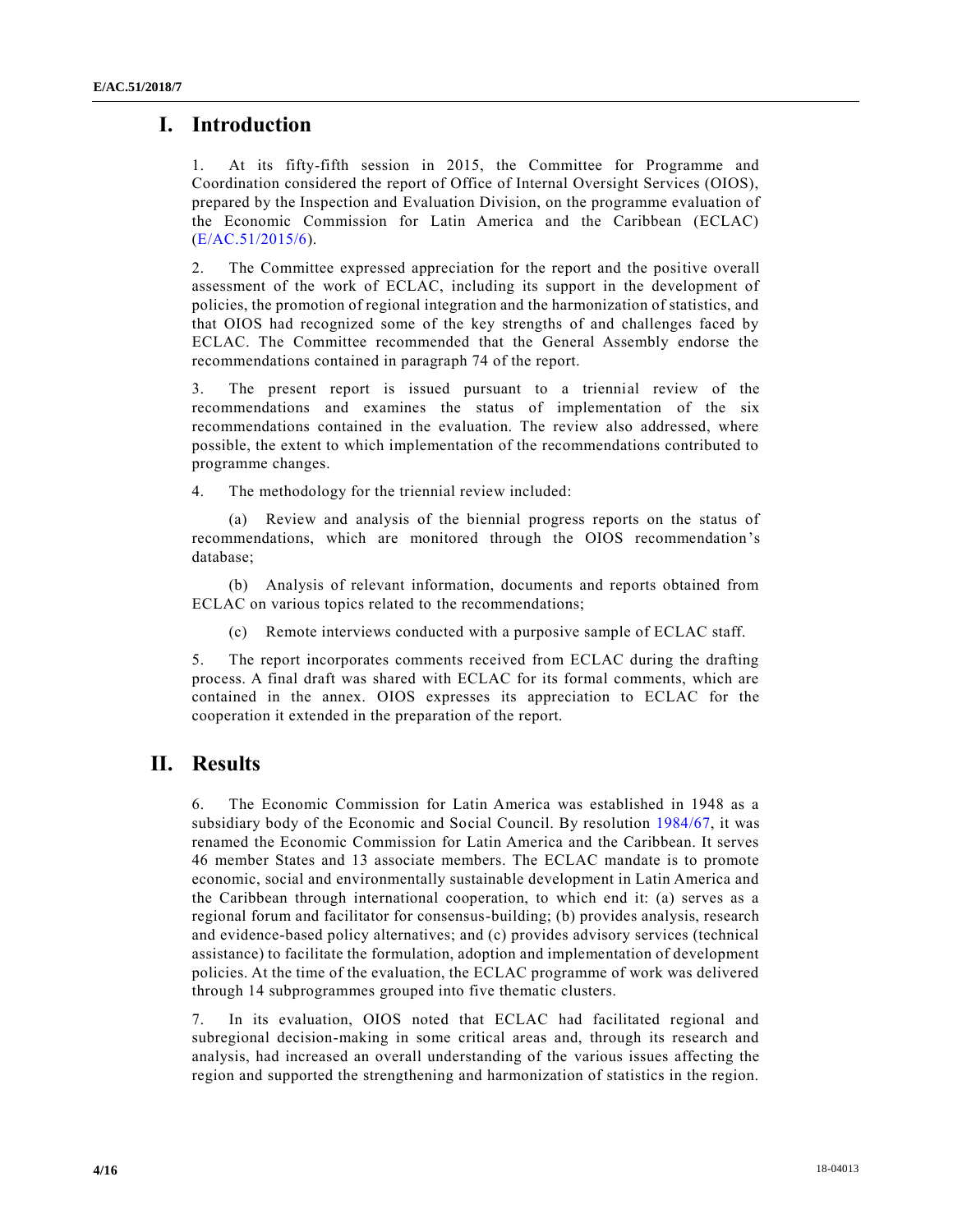However, it concluded that the knowledge produced was not disseminated and that ECLAC was less effective in building capacity in the Caribbean region. In that regard, OIOS made six recommendations to ECLAC: to review the strategy in support of its mandates; to develop a country-by-country engagement strategy; to formalize mechanisms to incorporate the priorities of the Caribbean Development an d Cooperation Committee into divisional work programmes; to develop outreach strategies; to strengthen its performance monitoring mechanisms; and to strengthen its evaluation functions and practices.

8. In its review, OIOS determined that three of the six recommendations were implemented (recommendations 1, 3 and 5), while three (recommendations 2, 4 and 6) were partially implemented. There is some evidence of concrete positive outcomes resulting from the implemented recommendations. The implementation status of each of the six recommendations is described below.

## **Recommendation 1 Review of ECLAC strategies and structure**

9. Recommendation 1 reads as follows:

ECLAC should, within its mandate, assess its strategies and structure in order to achieve greater convergence between its thematic areas of work and its three core functions and to ensure the effective use of its available resources.

**Indicator of achievement**: Document reviewing the strategies and structure used in the preparation of the budget.

10. This recommendation was based on the evaluation result that the growing demand for ECLAC work had placed enormous pressure on the ECLAC organizational structure and available resources, creating unwieldy structures in some areas and stretching resources too thinly in general. ECLAC needed to review its strategies and structure to more effectively identify synergies in its programme structure and design its strategies to better respond to the thematic priorities, given the reality of resource constraints.

11. Staff interviewed indicated that the thematic areas of work and organizational structures were constantly assessed as part of the core business of the ECLAC secretariat. ECLAC implemented the recommendation by reviewing its strategies an d structure during the preparation of the biennial strategic framework and programme of work. In 2015, an interdivisional working group began to meet to ensure the alignment of ECLAC activities with the Sustainable Development Goals and the 2030 Agenda for Sustainable Development. In addition, to realign and restructure its programme of work to better respond to the demands and needs of member States, and to strengthen the support that the Commission provides at the request of the countries in the region, a proposal was put forward in the strategic framework for 2018–2019 to merge subprogramme 4, Financing for development, with subprogramme 3, Macroeconomic policies and growth. This proposal was endorsed by the Advisory Committee on Administrative and Budgetary Questions. The proposed strategic framework for the period 2018–2019 [\(A/71/6 \(Prog.18\),](https://undocs.org/A/71/6(Prog.18)) para. 18.6) indicated the following:

"The integration of subprogramme 4, Financing for development, which is focused on the mobilization of resources, with subprogramme 3, Macroeconomic policies and growth, is hereby proposed in response to the increasing demands from member States for analysis and policy proposals to tackle the new challenges for macroeconomic policymaking within the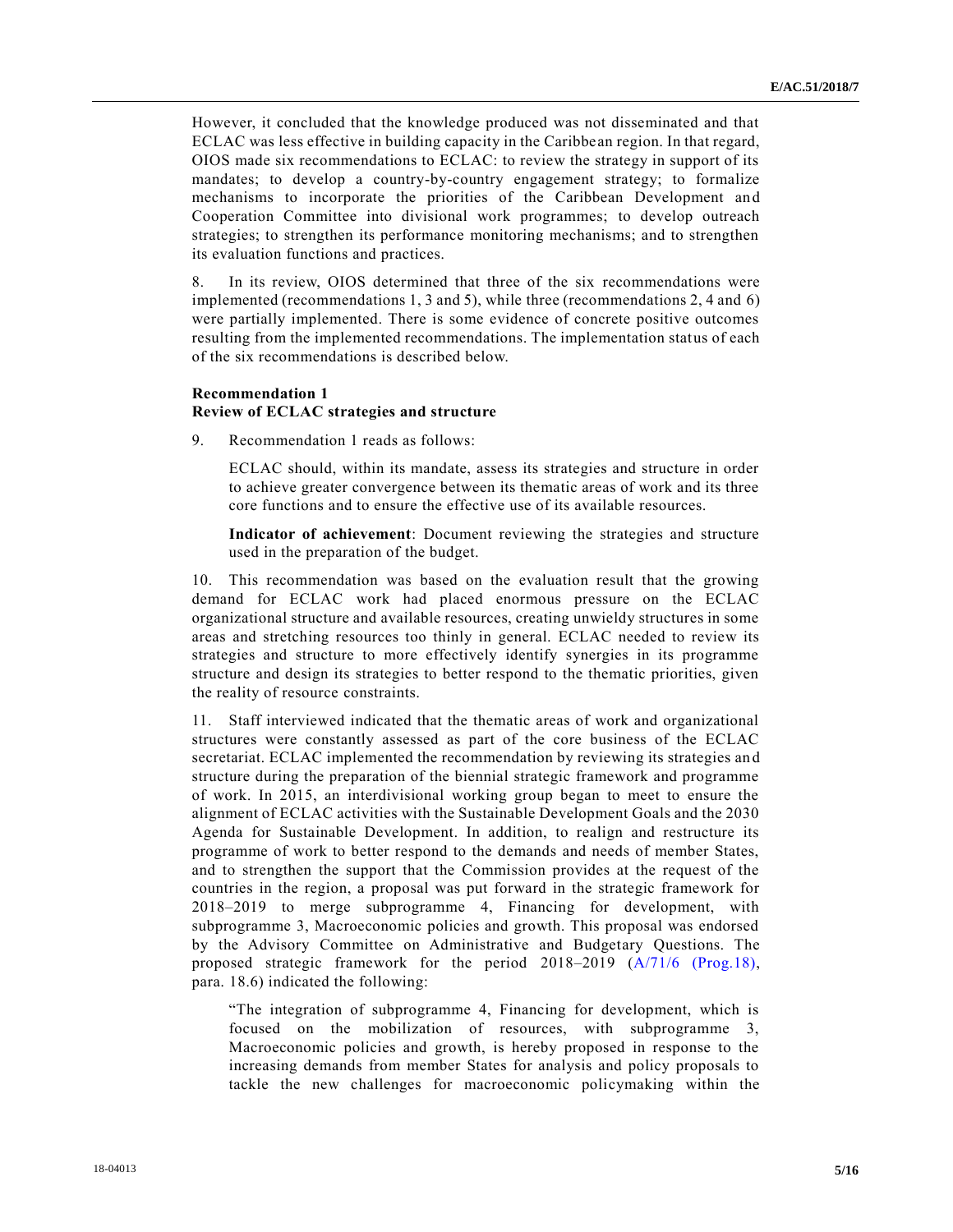framework and targets of the 2030 Agenda for Sustainable Development and the Addis Ababa Action Agenda. A key element of both agendas is a focus on domestic resource mobilization and its complementarities with external resource mobilization. The integration of the two subprogrammes will increase the capacity to design new macroeconomic policies — fiscal, monetary and financial — geared towards mobilizing domestic and external resources in line with the goals and targets outlined in the 2030 Agenda, in particular Goal 8, "Promote inclusive and sustainable economic growth, full and productive employment and decent work for all", and Goal 17, "Strengthen the means of implementation and revitalize the Global Partnership for Sustainable Development". With regard to fiscal policy, this will permit strengthening the analysis of the links between domestic fiscal efforts and fiscal coordination and cooperation at the global level, which play a central role in assessing the capacity of countries to increase their ability to mobilize domestic financing for development. It will also facilitate the introduction of new areas of work that arise from the Addis Ababa Action Agenda, namely, illicit financial flows, tax coordination and transfer pricing, among others. Synergies resulting from the integration of the two subprogrammes will allow ECLAC to better respond to demands from member countries in these new areas, as part of the fit-forpurpose efforts carried out by the Commission".

12. Assessing the impact of this merger in terms of ensuring the effective use of available resources will only be possible once the changes have been fully implemented. Combining the two subprogrammes already led to the merging of two analytical outputs into a single comprehensive report for the Forum of the Countries of Latin America and the Caribbean on Sustainable Development.

13. This recommendation was implemented. However, results will not be achieved until after the implementation of the proposed new structure in the biennium 2018 – 2019. OIOS emphasizes that reviewing organizational priorities and structures to optimize support for member States is an ongoing responsibility of ECLAC senior management.

#### **Recommendation 2**

#### **Develop a country-by-country engagement strategy**

14. Recommendation 2 reads as follows:

ECLAC should develop and implement an engagement strategy vis-à-vis national policymakers in technical ministries throughout the region. Such a strategy should include: (a) regular dissemination of information about the work of ECLAC; and (b) annual consultations with Governments (both central agencies and technical ministries), jointly undertaken by headquarters divisions and subregional headquarters, to brief them on relevant planned, ongoing and completed work and to discuss the country's needs and priorities.

**Indicator of achievement**: Approved and implemented engagement strategy.

15. This recommendation was based on mixed experiences at ECLAC in maintaining regular communications and effective liaison relationships with officials in relevant technical ministries throughout the region, and the resultant low awareness of and access to ECLAC outputs among stakeholders.

16. The recommendation was accepted by ECLAC with some qualifications: "Being a regional commission, as compared with specialized agencies, funds and programmes, ECLAC has a programme of work with a regional scope, both in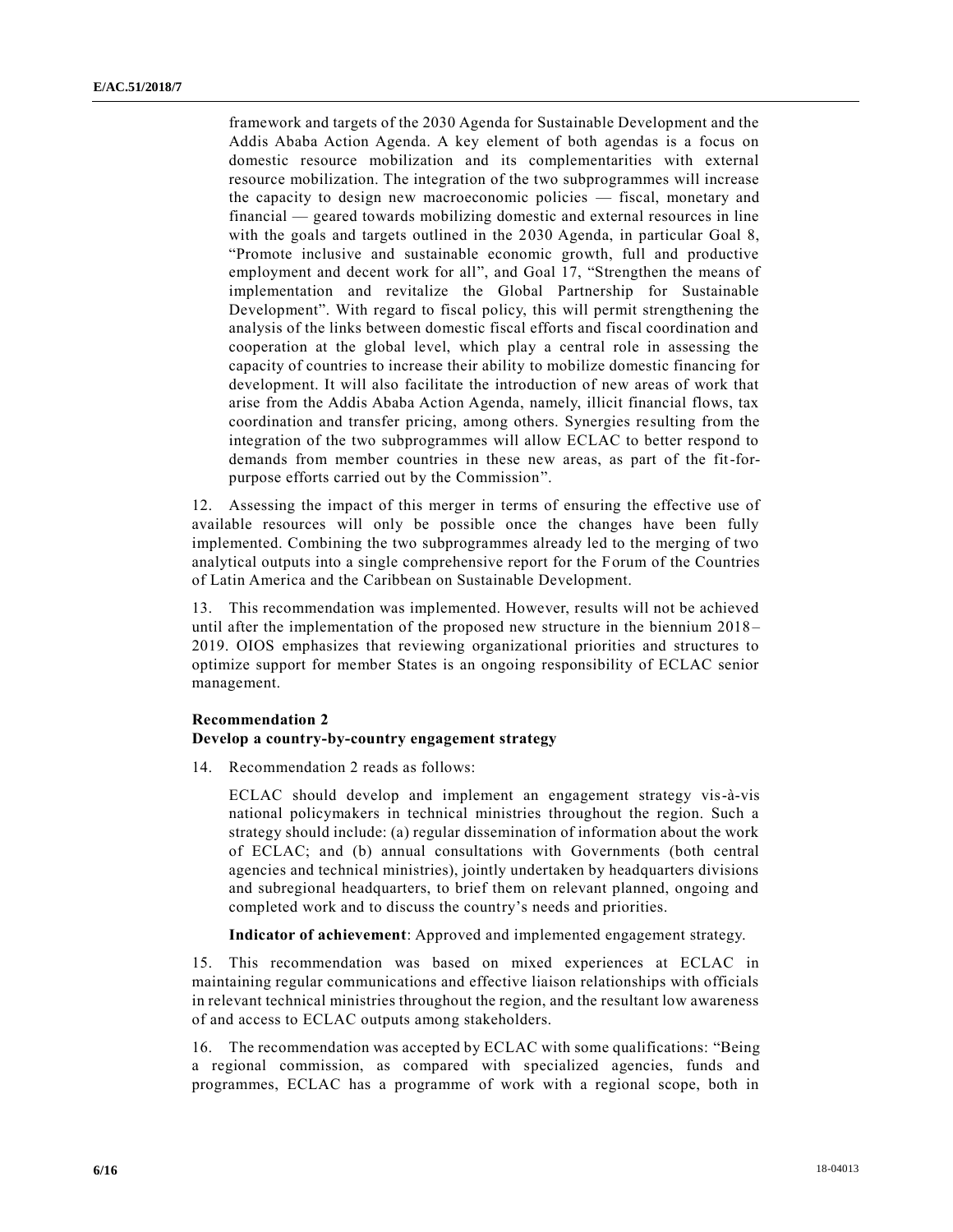geographical terms and in thematic areas of interest for member States. In this context, ECLAC maintains continuous dialogue with government authorities and other stakeholders on the region's development agenda, their needs and priorities with regard to the work of its subsidiary bodies, and the provision of technical cooperation services at the national level. ECLAC regularly disseminates its work and discusses with member States' authorities their changing priorities and needs. Nevertheless, national strategies should be driven primarily by the demands of member States, with full respect for their own agendas and timetable, so as to avoid any misconception of the ECLAC secretariat's being prescriptive, and respecting countries' particular needs and political circumstances" (see [E/AC.51/2015/6,](https://undocs.org/E/AC.51/2015/6) annex).

17. ECLAC drafted a knowledge management strategy with the aim of addressing ECLAC initiatives from within and engaging with counterparts in member countries, as well as the general public, in the management and dissemination of knowledge. The strategy was yet to be approved by the Executive Secretary. Staff interviewed indicated that the strategy fulfilled the purpose of strengthening the organization 's outreach, including to national policymakers.

18. In addition, ECLAC ensured the regular dissemination of publications and information about its work. At the end of 2014, ECLAC redesigned its website [\(www.cepal.org\)](http://www.cepal.org/), in terms of both architecture and content, and launched a digital repository [\(http://repositorio.cepal.org\)](http://repositorio.cepal.org/). The Publications and Web Services Division, with the help of a customer relationship management system, regularly analysed ECLAC data. The analysis indicated that Governments were among the largest user groups of ECLAC information services, accounting for over 25 per cent.

19. Staff interviewed indicated that regular interactions and consultations with member States took place within ECLAC subsidiary bodies and during the course of intergovernmental events and missions. For example, the Forum of the Countries of Latin America and the Caribbean on Sustainable Development was used as a new platform for ECLAC to engage with member State representatives. The Forum was State-led and open to the participation of Latin American and Caribbean countries, convened under the auspices of ECLAC. It involved member States represented by ECLAC, the private sector and civil society, as well as representatives of the subsidiary bodies of ECLAC, development banks, United Nations agencies and regional integration blocs. ECLAC used the Forum to identify the specific demands and needs of countries in relation to the implementation of the 2030 Agenda and the Sustainable Development Goals, which helped it to reshape the programme of work of the Commission to respond to those needs. The Forum also facilitated the exchange of experiences between countries through the presentations of voluntary national reviews, allowing ECLAC to showcase the technical cooperation undertaken in various countries. The first meeting of the Forum took place in Mexico City on 26–28 April 2017.

20. ECLAC did not, however, institute annual consultations with individual member States as required by the recommendation. Staff interviewed reiterated that engagement with ECLAC member States was complex and multi-layered, and that, given its mandate as a regional commission and the demand-driven nature of its work, it would not be deemed appropriate for ECLAC to organize annual bilateral discussions with national ministries.

21. This recommendation was partially implemented, in anticipation of the imminent approval and implementation of the knowledge management strategy and the holding by ECLAC of annual consultations with individual member States.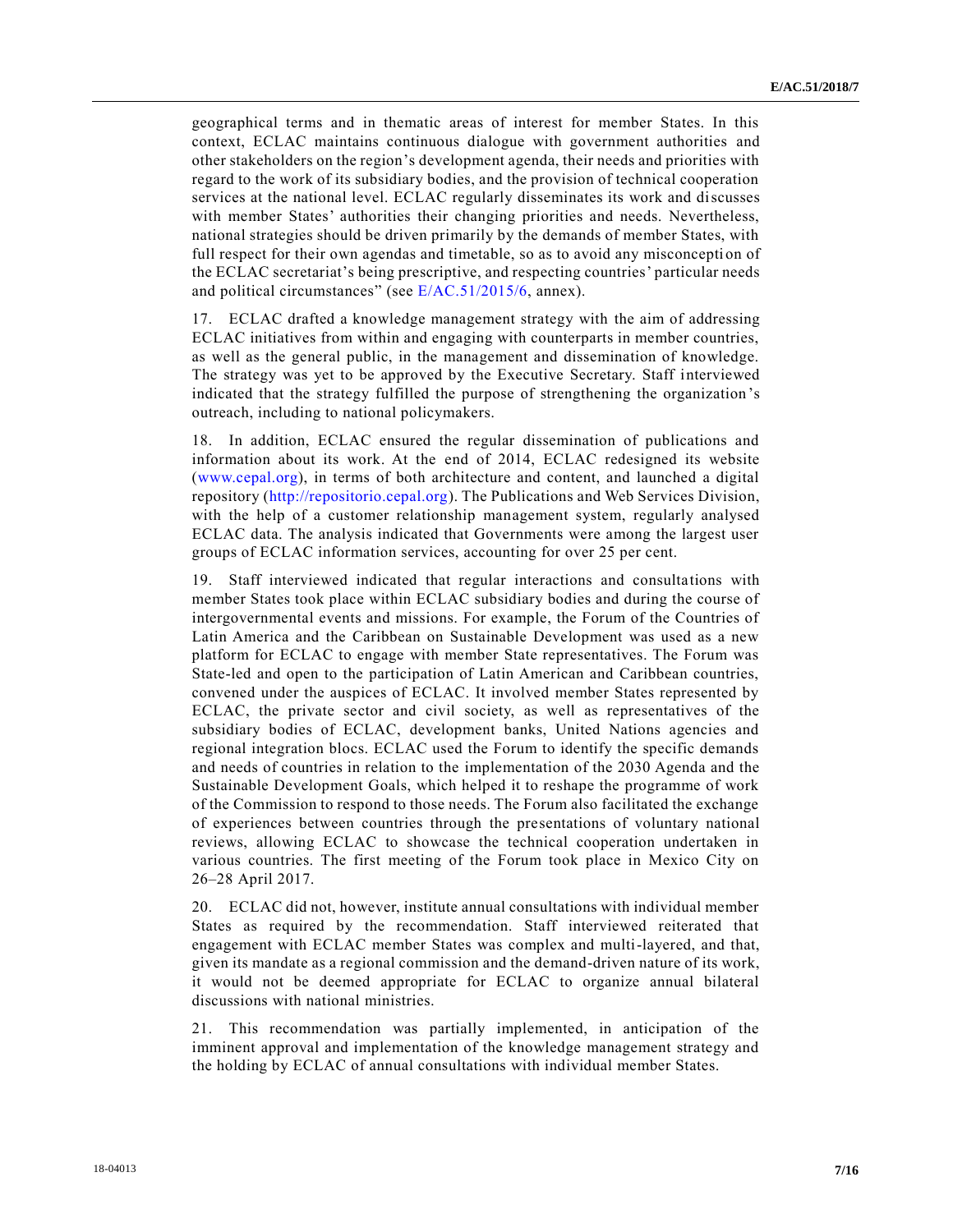#### **Recommendation 3**

## **Formalize mechanisms to incorporate priorities of the Caribbean Development and Cooperation Committee into divisional work programmes**

22. Recommendation 3 reads as follows:

ECLAC should put in place a formal mechanism to ensure that the decisions of the Caribbean Development and Cooperation Committee are incorporated into the work programmes of all the relevant headquarters substantive divisions.

**Indicator of achievement**: Guidance note to divisions formulated.

23. This recommendation was based on the evaluation result that ECLAC did not prioritize the Caribbean, despite the increased targeted efforts of senior management. The evaluation identified the need for further mainstreaming of Caribbean priorities into the ECLAC programme of work, including its research and analysis work, in order to increase the organization's relevance to countries in the Caribbean subregion. The need for ECLAC to define the roles and responsibilities of headquarters divisions (both substantive divisions and programme support) to support the implementation of the decisions of the Caribbean Development and Cooperation Committee (CDCC) was identified.

24. CDCC is a permanent subsidiary body of ECLAC, established in 1975 to promote and strengthen economic and social cooperation and integration among the countries of the Caribbean, and to promote cooperation between them and the countries and the integration processes of Latin America and the Caribbean. Staff interviewed indicated that the incorporation and implementation of CDCC decisions into the work of the substantive divisions at ECLAC headquarters had improved. At the thirty-sixth session of the Commission in 2016, while presenting the report on the activities carried out by CDCC, the Minister of Foreign Affairs and Aviation of Saint Kitts and Nevis expressed appreciation for the support provided by ECLAC to the members of CDCC and its efforts to include the Caribbean in flagship publications. <sup>1</sup>

25. The report on the activities of CDCC from January 2014 to December 2015 provided a wealth of information about the main results achieved and the activities carried out under subprogramme 13, Subregional activities in the Caribbean, including in connection with CDCC. For instance, it reported that ECLAC had developed the Caribbean Development Portal [\(http://caribbean.eclac.org\)](http://caribbean.eclac.org/) to enhance the diffusion of knowledge about the current state of economic and social development in the Caribbean.

26. Moreover, an internal memorandum was issued in November 2017 to provide guidance on incorporating the decisions of CDCC into the ECLAC programme of work. In the note, the Deputy Executive Secretary for Management and Programme Analysis indicated that ECLAC had made great efforts to increasingly incorporate the Caribbean subregion into the research and analysis carried out by the substantive divisions and the subregional headquarters in Mexico, as well as into the data published in ECLAC flagship publications.

27. In preparation for the strategic framework and the programme of work for the biennium 2020–2021, the guidance note reminded the Directors of the Economic Development Division and the subregional headquarters for the Caribbean to ensure that decisions and resolutions taken by CDCC at its twenty-sixth session in 2016 were incorporated into their current and future programmes of work, as applicable. The

**\_\_\_\_\_\_\_\_\_\_\_\_\_\_\_\_\_\_**

<sup>&</sup>lt;sup>1</sup> Report of the thirty-sixth session, Mexico City, 23–27 May 2016.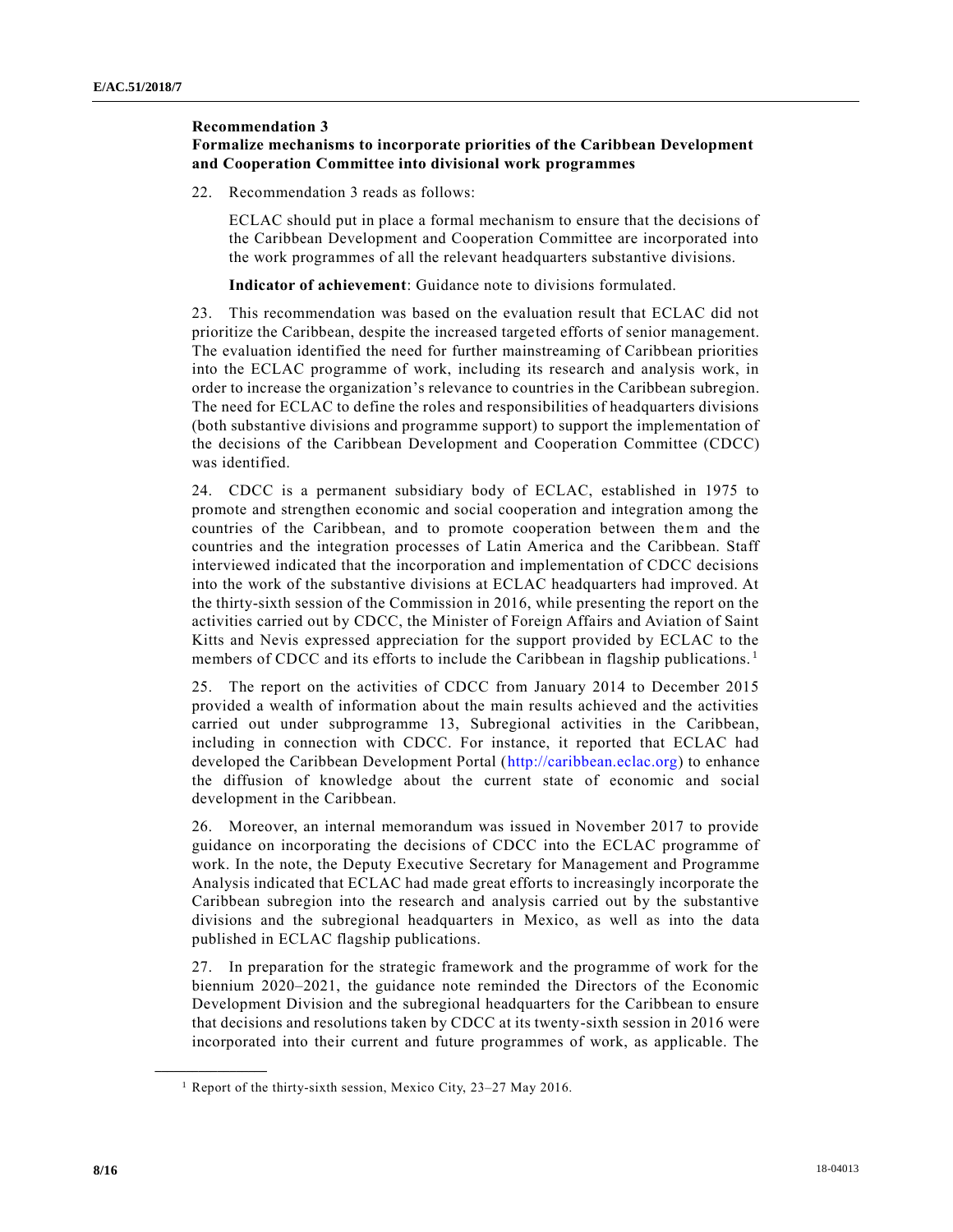guidance note pinpointed: (a) CDCC endorsement of the debt swap proposal; (b) two requests for the ECLAC secretariat to continue to provide assistance to member States with respect to mainstreaming disaster risk management and disaster risk reduction initiatives in their development plans; and (c) the need to provide institutional support to facilitate synergies in the implementation of the 2030 Agenda for Sustainable Development and the SIDS Accelerated Modalities of Action (SAMOA) Pathway at the national and regional levels.

28. A response to the guidance note from the subregional headquarters for the Caribbean outlined how the CDCC decisions in question were being addressed. For instance, ECLAC had established the Caribbean debt for climate adaptation swap initiative and set up an inter-agency task force for its implementation. The initiative appeared to have garnered a lot of momentum and a high-level event in support of the Caribbean countries ravaged by hurricanes in 2017 was successfully organized.

29. As formal guidance was issued only in 2017, the review was unable to assess its impact on the integration of support for Caribbean priorities, including in the work of the divisions at ECLAC headquarters. A further guidance note is due following the twenty-seventh session of CDCC in 2018.

30. The recommendation was implemented.

## **Recommendation 4 Develop an outreach strategy**

31. Recommendation 4 reads as follows:

ECLAC should improve the effectiveness of its knowledge dissemination by developing an outreach strategy that guides the issuance of every knowledge product (publication) that it delivers. Such a strategy should include an action plan, a budget and measures for the monitoring of the output's utility.

**Indicator of achievement**: Approved outreach strategy.

32. This recommendation required ECLAC to develop an outreach strategy based on the evaluation result that the dissemination and promotion of ECLAC publications were not considered a priority and ECLAC had not fully ensured that knowledge reached national policymakers and other audiences.

33. The recommendation was accepted by ECLAC with a slight adaptation: "ECLAC will develop an outreach strategy at an aggregate level rather than at the individual output level, which could prove to be unattainable in practical terms. The strategy at the aggregate department level could be flexibly tailored to the specificities of each knowledge output" (see [E/AC.51/2015/6,](https://undocs.org/E/AC.51/2015/6) annex).

34. ECLAC implemented several activities to enhance information dissemination. At the end of 2014, ECLAC redesigned its website [\(www.cepal.org\)](http://www.cepal.org/), in terms of both architecture and content. A central digital repository [\(http://repositorio.cepal.org\)](http://repositorio.cepal.org/) was launched, which in December 2017 provided access to more than 35,000 digital publications, including the first ECLAC publication dated 1948. To monitor access to publications and other information outputs, the Publications and Web Services Division tracked visits to the website using appropriate analytical tools. The 2016 analysis indicated that the ECLAC website generated over 3.2 million users and 9.3 million page views. A comparison with 2015 indicated a decrease in visits in terms of the number of users (by 15.4 per cent) and page visits (by 13.35 per cent), but an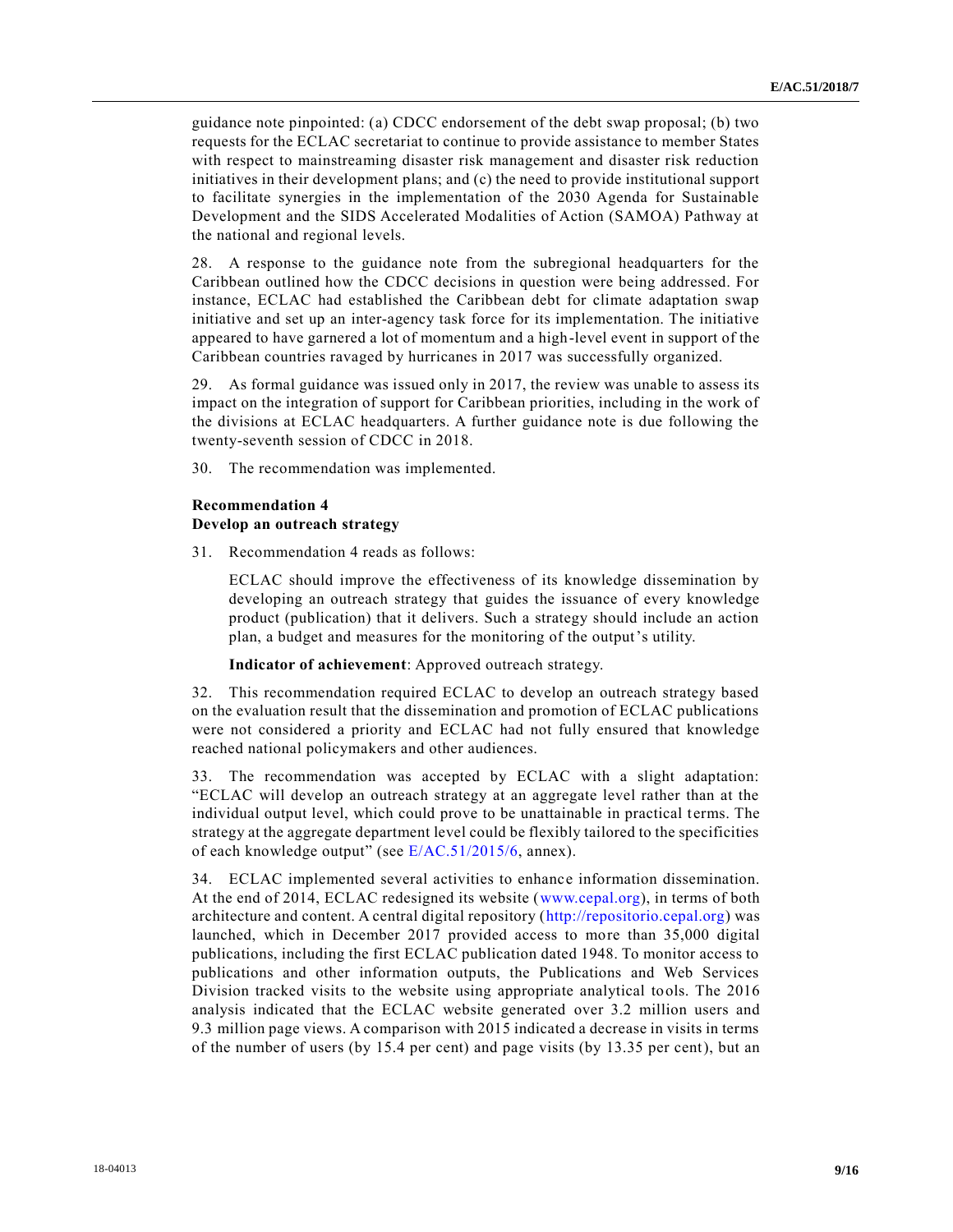improvement in quality in terms of pages viewed per session (by 2.61 per cent) and duration of visit (by 11.43 per cent). <sup>2</sup>

35. ECLAC also used a variety of social media platforms to reach member States and other target audiences. In 2016, Facebook attracted the most traffic (120,687 sessions), followed by Twitter  $(31,851 \text{ sessions})$ , 3 which reflected the same trend as in 2015. ECLAC also disseminated email updates. During 2016, approximately 21,500 contacts were added to the electronic subscriptions system, which already had a total of over 54,000 contacts.<sup>4</sup>

36. ECLAC amended the format of its reporting on the press coverage, downloads and utilization of five of its six annual flagship publications. Starting in 2015, it produced short infographic reports in Spanish ("Informe de análisis de publicación") on each publication. Statistics showed that two months after the launch of the *Preliminary Overview of the Economies of Latin America and the Caribbean 2016* , electronic downloads totalled 15,667 in three languages.<sup>5</sup> Most users of the publication belonged to universities, research centres and public organizations.

37. A knowledge management strategy (mentioned in recommendation 2) had been drafted and awaited approval by the Executive Secretary. The strategy listed initiatives to, among other objectives, produce, manage and ensure the effective distribution of knowledge products, strengthen capacities, facilitate the exchange of experience and raise public awareness, and identified the main risks and challenges involved. The draft strategy, however, did not envisage a budget or a timeline for implementation. The responsibility for ensuring the implementation of the strategy was delegated to the Publications and Web Services Division.

38. This recommendation was partially implemented, in anticipation of the imminent approval of the draft knowledge management strategy. ECLAC needs to ensure that the strategy also includes a budget and timeline for implementation.

#### **Recommendation 5**

### **Strengthen performance monitoring mechanisms**

39. Recommendation 5 reads as follows:

ECLAC should strengthen its performance monitoring mechanisms and ensure the consistency of data collection methods and tools used by divisions to support result assessments. Collected performance data, as well as identified lessons learned, should be discussed at the strategic planning and monitoring meetings.

**Indicator of achievement**: Updated and approved guidelines for monitoring and evaluation.

40. This recommendation was based on the evaluation result that practices for measuring, collecting, recording and using performance data, especially at the outcome level, were inconsistent among ECLAC substantive divisions.

41. ECLAC used the Integrated Monitoring and Documentation Information System (IMDIS) for programme monitoring by the substantive divisions. The uploading to IMDIS of evidence on results achieved by the substantive divisions was

**\_\_\_\_\_\_\_\_\_\_\_\_\_\_\_\_\_\_**

<sup>&</sup>lt;sup>2</sup> "Reporte de métricas sitio web CEPAL: análisis anual 2016".

<sup>3</sup> Ibid.

<sup>4</sup> Ibid.

<sup>5</sup> "Informe de análisis de publicación: *Balance Preliminar de las Economías de América Latina y el Caribe 2016*".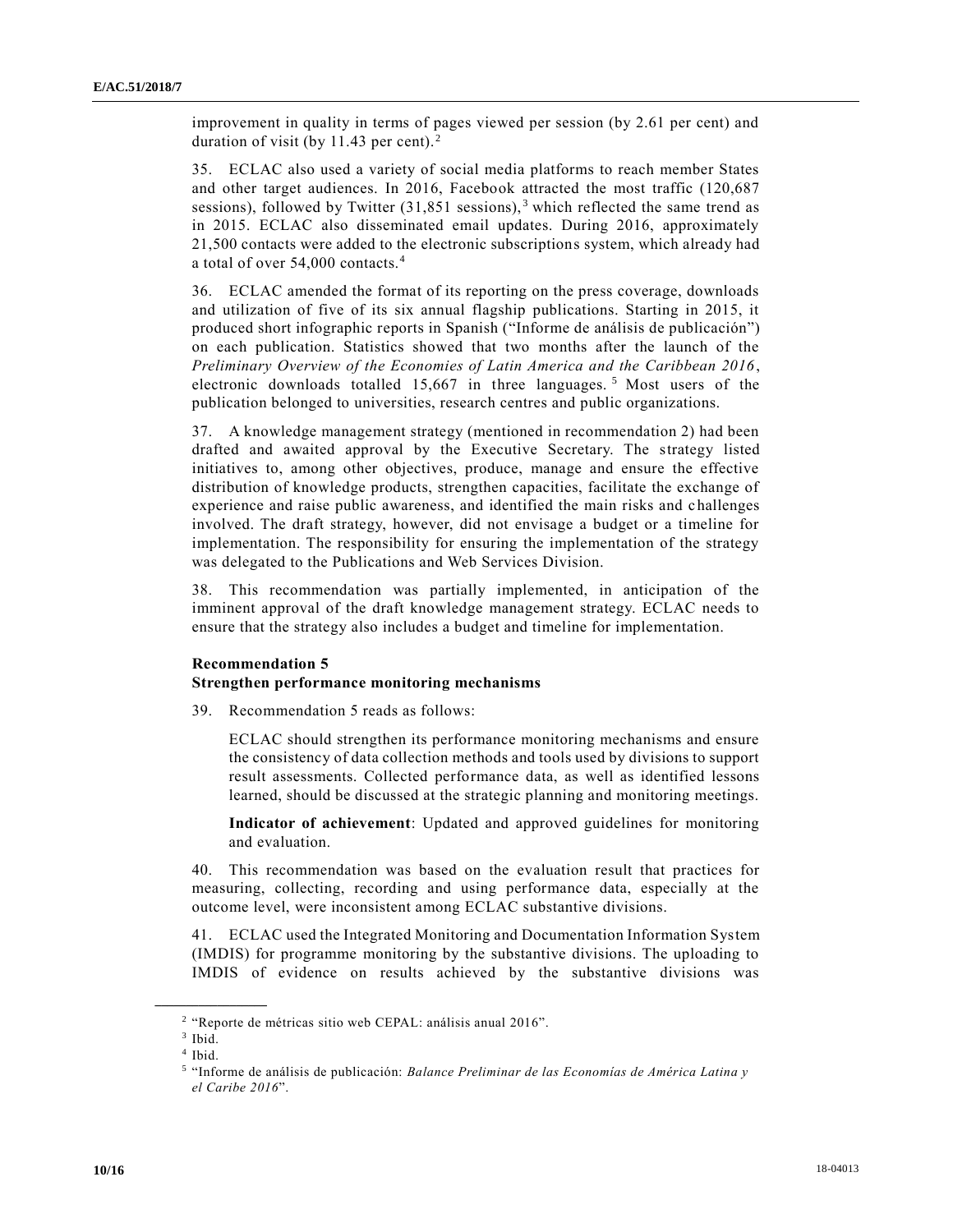institutionalized in 2014–2015. IMDIS reporting was guided by advisory notes issued by the Department of Management. To strengthen this process, the ECLAC Programme Planning and Operations Division supplemented the IMDIS advisory notes with monitoring and reporting guidelines specific to the Commission and "hands-on" guidance notes, such as a guidance note on 24-month review. The ECLAC monitoring and reporting guidelines were under revision and a new draft was expected to be issued imminently. In addition, project monitoring for the Development Account projects was governed by its specific Development Account methodology. Staff interviewed were satisfied with the quality of ECLAC monitoring and reporting, which were guided by the United Nations Regulations and Rules Governing Programme Planning, the Programme Aspects of the Budget, the Monitoring of Implementation and the Methods of Evaluation [\(ST/SGB/2016/6\)](https://undocs.org/ST/SGB/2016/6).

42. The updated ECLAC evaluation policy and strategy and the evaluation guidelines, both published in 2017, provided additional guidance to staff on periodically reviewing programme implementation and assessing whether a programme is on track to achieve the results expected at the end of the biennium. In its review of both documents, however, OIOS indicated that neither document determined key elements of an institutional monitoring system, such as what is monitored, when, how, by whom and for whom.

43. An audit of selected subprogrammes and their related technical cooperation projects at ECLAC, conducted by the Internal Audit Division of OIOS in 2016, concluded that ECLAC had instituted effective mechanisms to manage subprogrammes (based on a sample of four subprogrammes audited). In the audit report, it was noted that the following institutional mechanisms provided strategic direction and overall supervision to deliver performance results: (a) annual programme implementation plans approved by the ECLAC senior management team and monitored every six months; (b) central coordination and guidance by the Programme Planning and Operations Division to develop and report on work programmes and reduce the risk of overlap or duplication of activities; and (c) biannual strategic meetings, annual directors' retreats and monthly monitoring meetings, weekly senior management team meetings, designated working groups and biannual town hall meetings. However, the audit also reported that IMDIS records had not been completely updated owing to the turnover in the monitoring focal point position in July 2015; and partial non-compliance was also because of insufficient training on the IMDIS reporting functions owing to unavailability of resources.

44. In addition, ECLAC revamped and strengthened its monitoring and eva luation network by implementing periodic meetings, support sessions and training for division monitoring and evaluation focal points, and day-to-day contact with the Programme Planning and Evaluation Unit became more fluid. The Programme Planning and Operations Division also created model surveys in Spanish and English for outcome-level data collection by the substantive divisions and provided guidance on request. These included: a publications survey; a technical assistance exit survey; a technical assistance follow-up survey; a workshop exit survey; and a workshop follow-up survey. Survey results were collated and reported in IMDIS.

45. While ECLAC had undertaken efforts to strengthen its performance monitoring and accountability, staff interviewed suggested that, following the introduction of Umoja (United Nations enterprise resource planning system) in 2015, the discontinuation of some monitoring tools such as the mission reporting system that built on IMDIS, had been initially somewhat disruptive.

46. This recommendation was implemented.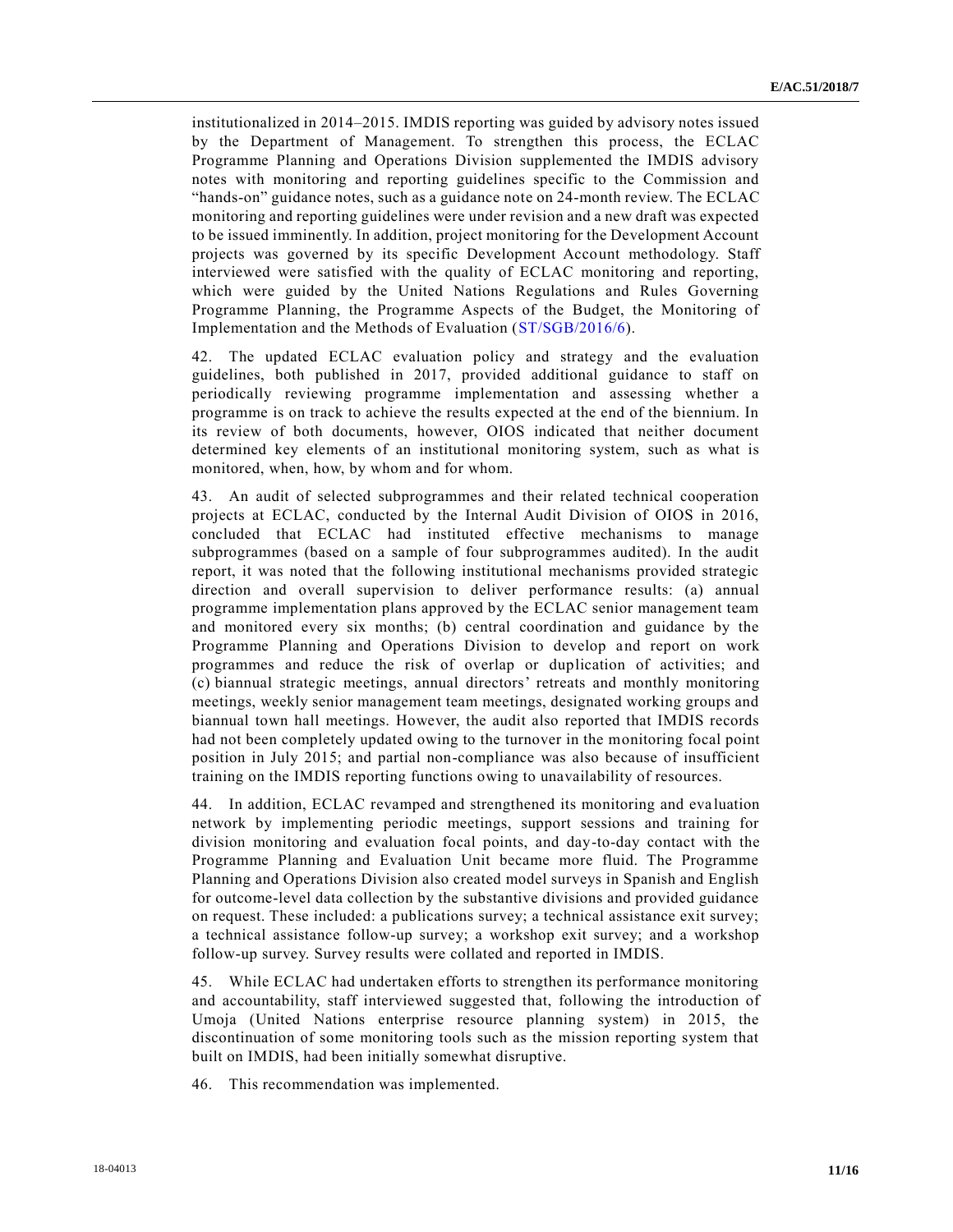### **Recommendation 6**

#### **Strengthen the evaluation function and practices**

47. Recommendation 6 reads as follows:

ECLAC should strengthen its evaluation function by establishing a separate evaluation unit with the necessary competencies and resources; identifying and undertaking periodic, risk-based evaluations across the subprogrammes; and following up on the implementation of the evaluation recommendations to promote accountability.

**Indicator of achievement**: Revised and approved terms of reference of the evaluation unit.

48. This recommendation was based on the evaluation result that the coverage and impact of ECLAC evaluation work remained insufficient owing to the lack of a clear mechanism to determine evaluation priorities; insufficient follow-up on the implementation of evaluation recommendations; and questions around evaluation capacities, the level of dedicated resources and reporting lines.

49. The ECLAC evaluation function had not changed in terms of structure since the evaluation of ECLAC and was still situated within the Programme Planning and Evaluation Unit of the Programme Planning and Operations Division. When preparing its programme budget for 2018–2019 in November 2016, ECLAC requested permission from the Office of Programme Planning, Budget and Accounts to use savings from Umoja to finance the separation of the evaluation function. The request was declined on the basis that the use of Umoja efficiency gains cannot be authorized for the establishment of a new unit, as the OIOS recommendation did not constitute a new mandate by the General Assembly, which could have supported an increase in proposed resources for ECLAC for the biennium 2018–2019.

50. The evaluation function operated under the supervision of the Deputy Executive Secretary for Management and Programme Analysis, who headed the Programme Planning and Operations Division and reported directly to the Executive Secretary. At the end of 2017, the evaluation team consisted of one full-time staff member at the P4 level and one staff member at the G4 level who functioned as an evaluation assistant, together with the partial use of the services of an administrative assistant in the Programme Planning and Evaluation Unit. While the evaluation function remained within the Division, ECLAC strengthened it by separating it from other management functions and its independence was ensured to the extent possible. Certain firewalls were set up, for instance, through separate representation of the evaluation team at meetings (rather than being represented by the Programme Planning and Evaluation Unit). Staff interviewed considered this set-up a satisfactory compromise under the circumstances, furthermore, in general, ECLAC faced limited resources and the abolishment of posts, and it was therefore financially impossible to include a separate evaluation unit in any future budget proposals.

51. To further strengthen its evaluation function, a revised ECLAC evaluation policy and strategy was published in October 2017. The document described the background and context of the evaluation function within the United Nations system; outlined the objectives, guiding concepts and principles of evaluation at ECLAC; described the institutional framework of the evaluation function and the evaluation process; detailed the use of evaluation and follow-up mechanisms; and presented the ECLAC strategy for coordinating and sharing knowledge with other institutions within and outside the United Nations system. The evaluation policy and strategy also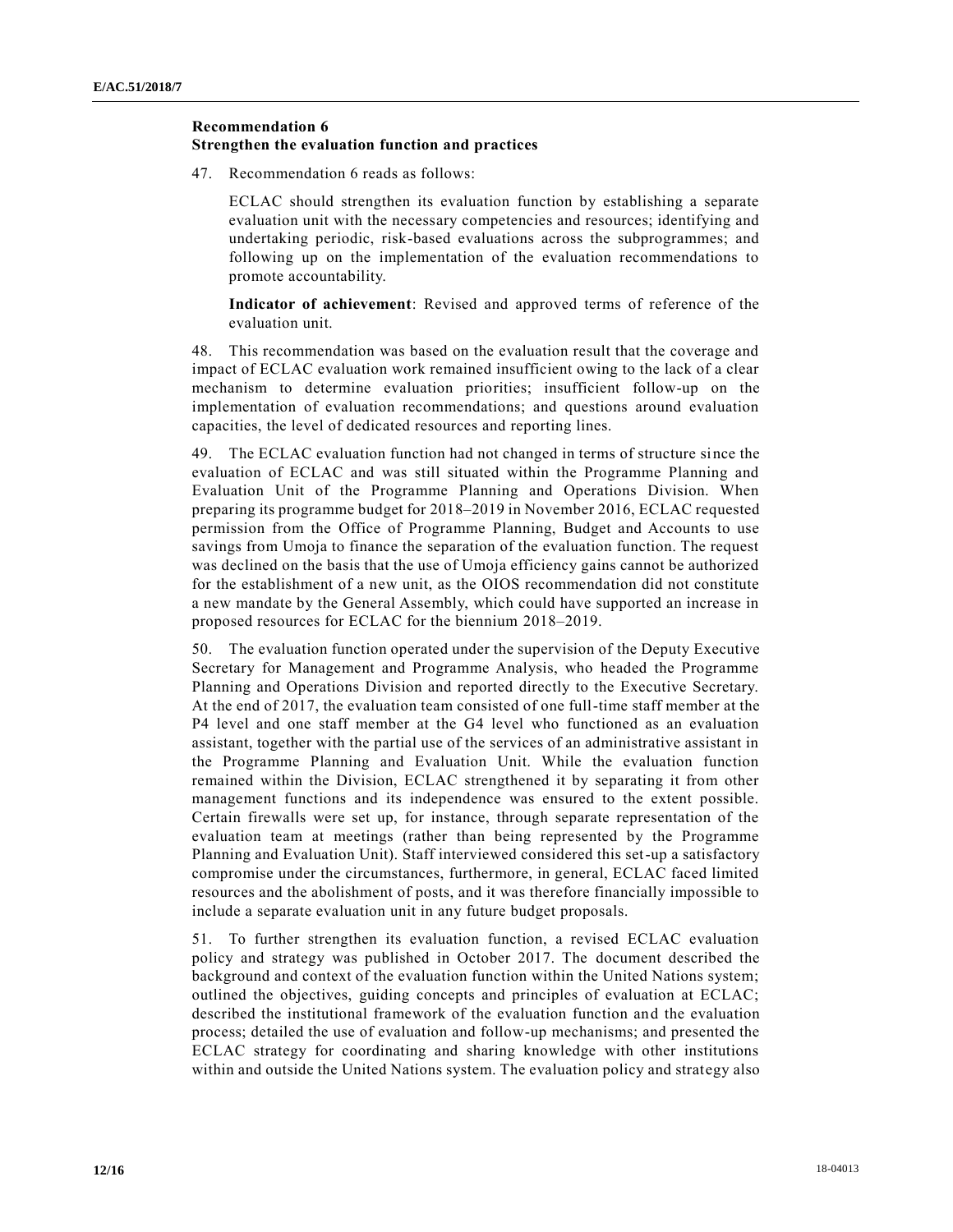addressed the specific responsibilities of the evaluation function with respect to the planning and governance of terms of evaluation, the management of evaluations, and the communication and dissemination of evaluation results.

52. The evaluation policy and strategy indicated that ECLAC aimed to allocate 2 to 5 per cent of the total budget of each programme and project to evaluation and established that, in order to attain that benchmark, all Development Account projects needed to allocate between 2 and 3 per cent of their respective total budgets to conduct an external evaluation of the project. Furthermore, and whenever feasible, all extrabudgetary projects and programmes over \$200,000 were required to earmark appropriate resources for monitoring and evaluation functions. In addition, and subject to the availability of resources, the Programme Planning and Operations Division was committed to conduct at least one thematic or strategic evaluation per biennium. As the policy was finalized in October 2017, the review could not determine whether such earmarking was implemented systematically.

53. In 2017, ECLAC also published a document containing its revised guidelines on preparing and conducting evaluations, with the aim of standardizing the approac h taken, clarifying roles and responsibilities and ultimately contributing to greater transparency and coherence, accountability, improved performance and institutional learning.

54. ECLAC evaluation reports were publicly available through the digital repository and the ECLAC home page.<sup>6</sup> The number of evaluations increased in the five years preceding the OIOS evaluation, during which time ECLAC carried out 11 evaluations, whereas it published 13 and finalized two evaluations in the three -year period 2015– 2017 (see table). Except for one (the review of the German bilateral cooperation with ECLAC), 14 of those 15 evaluations were on Development Account projects. No subprogramme evaluations were conducted during the period.

| ECLAC final assessment reports, 2015-2017 |  |  |  |
|-------------------------------------------|--|--|--|
|-------------------------------------------|--|--|--|

| Year | Evaluation report                                                                                                                                                                                                                                                        |
|------|--------------------------------------------------------------------------------------------------------------------------------------------------------------------------------------------------------------------------------------------------------------------------|
| 2015 | Final assessment report: assessment of Development Account project<br>$10/11$ G — Improving the management of resources for the<br>environment in Latin America and the Caribbean, August 2015                                                                           |
| 2015 | Final assessment report: assessment of Development Account project<br>08/09 AE — Understanding potential economic impacts of climate<br>change in Latin America and the Caribbean, August 2015                                                                           |
| 2015 | Final assessment report: assessment of Development Account project<br>$10/11$ AP — Strengthening the national capacities of export sectors in<br>Latin America and the Caribbean to meet the challenges of climate<br>change, September 2015                             |
| 2015 | Final evaluation report: evaluation of Development Account project<br>10/11 H - Strengthening statistical and inter-institutional capacities<br>for monitoring the Millennium Development Goals through<br>interregional cooperation and knowledge-sharing, October 2015 |

**\_\_\_\_\_\_\_\_\_\_\_\_\_\_\_\_\_\_**

<sup>6</sup> https://www.cepal.org/en/accountability-and-evaluation.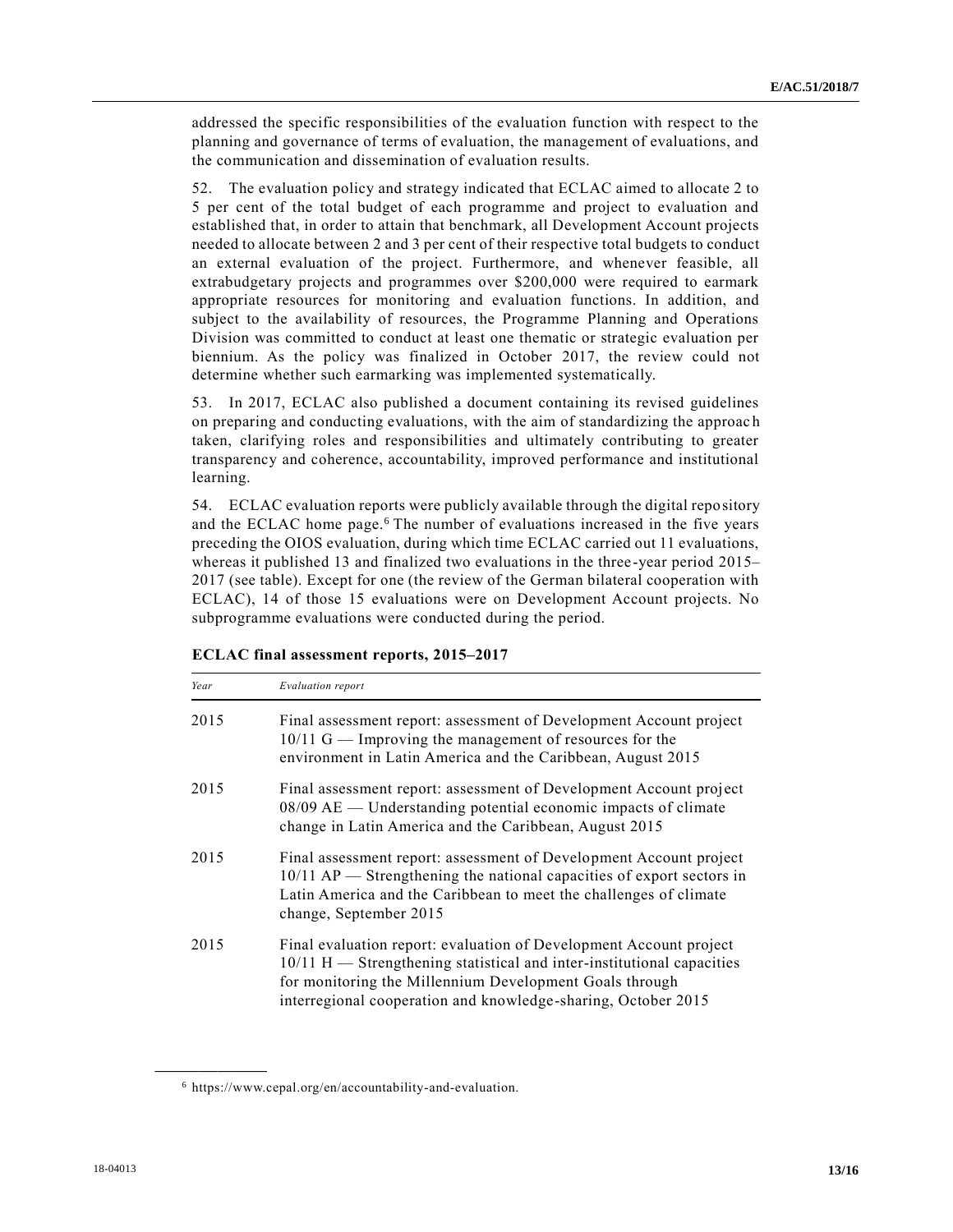| Year | Evaluation report                                                                                                                                                                                                                                                                                                    |  |
|------|----------------------------------------------------------------------------------------------------------------------------------------------------------------------------------------------------------------------------------------------------------------------------------------------------------------------|--|
| 2015 | Final assessment report: assessment of Development Account project<br>$08/09$ C — Enhancing capacities to eradicate violence against women<br>through networking of local knowledge communities, October 2015                                                                                                        |  |
| 2015 | Final assessment report: assessment of Development Account project<br>06/07 AM — Strengthening national capacities to design and<br>implement sustainable energy policies for the production and use of<br>biofuels in Latin America and the Caribbean, November 2015                                                |  |
| 2015 | Final assessment report: assessment of Development Account project<br>10/11 AQ - Strengthening government and civil society capacity to<br>incorporate economic and social rights into macroeconomic policy,<br>December 2015                                                                                        |  |
| 2015 | Final assessment report: assessment of Development Account project<br>$08/09$ Y $-$ Strengthening the capacity of local governments in Latin<br>America to address critical issues arising from internationally agreed<br>development goals, December 2015                                                           |  |
| 2016 | Final evaluation report: review of the German Bilateral Technical<br>Cooperation with the Economic Commission for Latin America and<br>the Caribbean (ECLAC), January 2016                                                                                                                                           |  |
| 2016 | Final assessment report: assessment of Development Account project<br>$08/09$ Z $-$ Strengthening the capacity of national statistical offices in<br>the Caribbean small island developing States to fulfil the Millennium<br>Development Goals and other internationally agreed development<br>goals, February 2016 |  |
| 2016 | Final assessment report: assessment of Development Account project<br>12/13 AX — Social inclusion of youth within a context of increasing<br>violence and insecurity through innovative programmes and evidence-<br>based policies, May 2016                                                                         |  |
| 2016 | Final assessment report: assessment of Development Account project<br>12/13 AD — Towards a low carbon economy in Latin America: policy<br>options for energy efficiency and innovation, May 2016                                                                                                                     |  |
| 2016 | Final assessment report: assessment of Development Account project<br>12/13 AC — Towards productivity convergence: trade, financing and<br>technology for small-scale enterprises, September 2016                                                                                                                    |  |
| 2017 | Final assessment report: assessment of Development Account project<br>$ROA 235-8$ — Time for equality: strengthening the institutional<br>framework of social policies                                                                                                                                               |  |
| 2017 | Final assessment report: assessment of Development Account project<br>ROA 236-8 - Strengthening the capacities of Latin America and Asia<br>to develop and improve labour training systems and to protect workers<br>against unemployment                                                                            |  |

55. To promote accountability, in 2013, ECLAC institutionalized follow-up on the implementation of evaluation recommendations. The follow-up process was also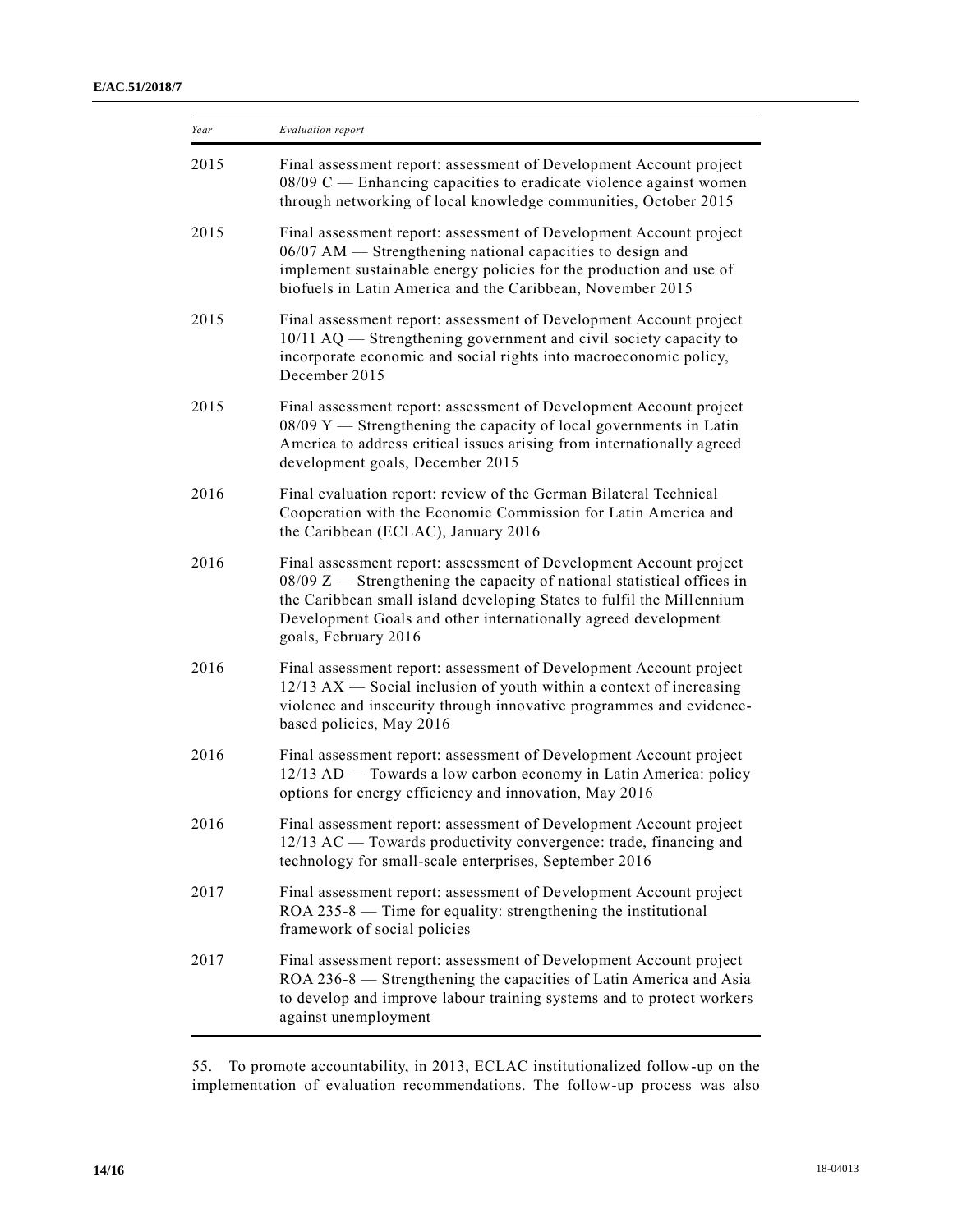detailed in the evaluation policy and strategy and the evaluation guidelines published in 2017. To ensure systematic follow-up, consolidated matrices were prepared. At the end of each year, all divisions involved in the evaluation processes were required to update the status of implementation of each of the agreed actions covering a two -year period.

56. To further strengthen the evaluation process, the ECLAC evaluation team disseminated lessons learned and recommendations emanating from ECLAC evaluations. A brochure providing an overview of lessons learned and recommendations covering the period 2011–2014 was prepared in 2015 and made available to all ECLAC staff in early 2016; ECLAC was in the process of completing a similar document for the period 2015–2016.

57. Although ECLAC established an evaluation policy and strategy and evaluation guidelines, and institutionalized follow-up on the implementation of evaluation recommendations, it was unable to establish a separate evaluation unit. Furthermore, ECLAC did not evaluate any of its subprogrammes between 2015 and 2017.

58. This recommendation was partially implemented.

# **III. Conclusion**

59. ECLAC took important steps to implement the six recommendations in the evaluation, which led to a number of positive outcomes.

60. Continuous assessment and deliberations regarding the positioning and relevance of the organization resulted in the merger of two subprogrammes in 2018 with the objective of achieving greater convergence. Mechanisms to incorporate specific priorities of the Caribbean subregion, as determined by CDCC, into the various work programmes were institutionalized. Concrete actions taken to strengthen online access to publications and information improved the effectiveness of ECLAC knowledge dissemination to different stakeholder groups, including national policymakers. A knowledge management strategy was drafted and was awaiting approval by the Executive Secretary. Monitoring and evaluation of ECLAC work were strengthened through institutional guidance and capacity-building.

61. However, as a result of an unsuccessful request and limited resources, a separate independent evaluation unit could not be established, and evaluations of ECLAC subprogrammes were not conducted. ECLAC needs to identify alternative ways of further strengthening its evaluation unit, allowing it to be independent and to evaluate its subprogrammes systematically.

> (*Signed*) Heidi **Mendoza** Under-Secretary-General for Internal Oversight Services March 2018